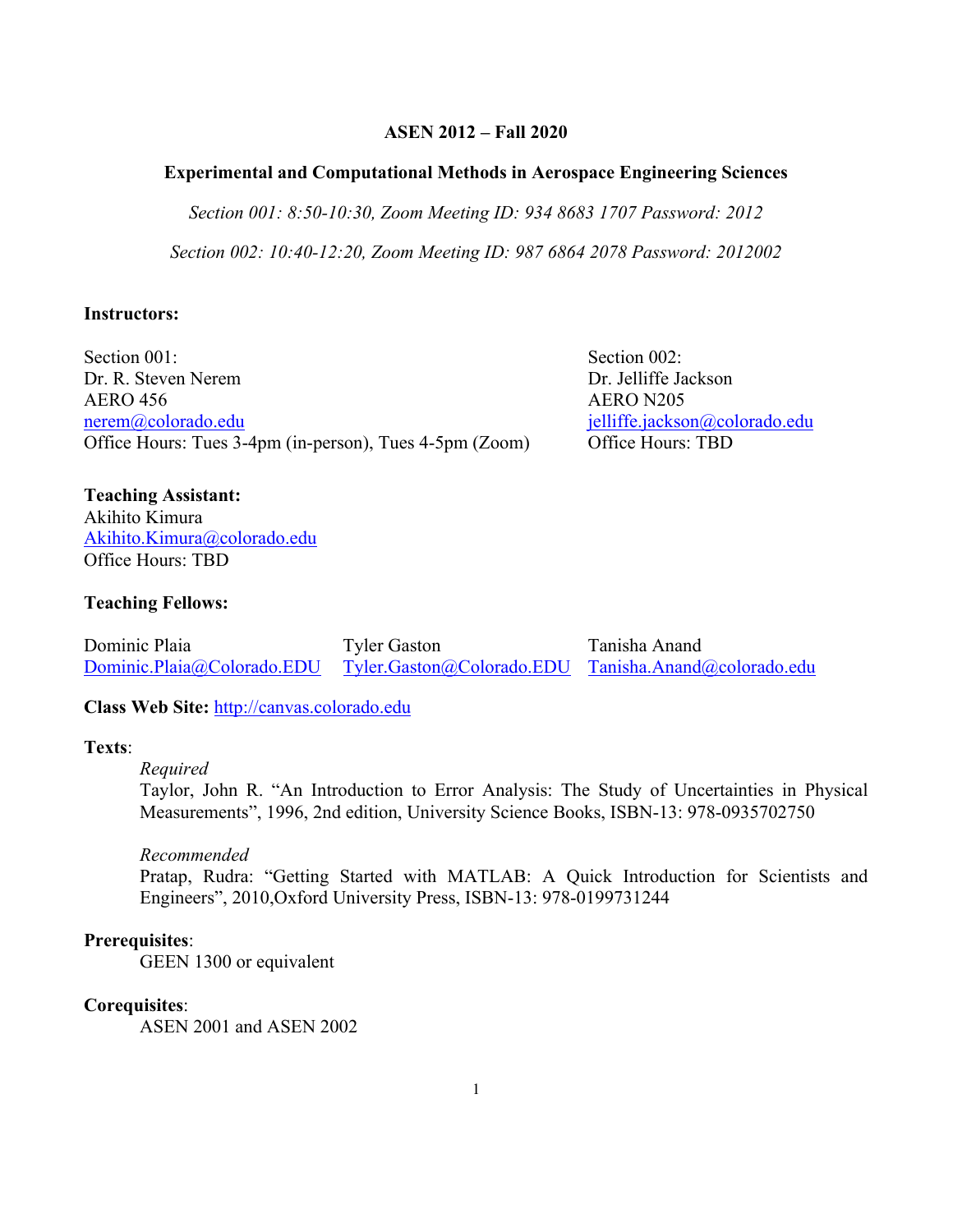**Course Objectives:** Enable students to understand and apply the computational methods needed to model, solve, and analyze data from problems in aerospace engineering sciences.

## **Major Course Topics**:

- 1. Structured MATLAB Programming to Solve Aerospace Engineering Problems.
- 2. Uncertainty and Error Analysis.
- 3. Technical Writing and Data Presentation
- 4. Advanced Computational Methods
- 5. Ethics in Engineering

### **Grading Guidelines**:

| Projects (2 projects)                                        | $40\%$ |
|--------------------------------------------------------------|--------|
| Participation                                                |        |
| (Attendance and active participation, Coding Challenges) 30% |        |
| Quizzes (3 quizzes)                                          | $30\%$ |

Your letter grades will be assigned based on expectations of performance. A letter grade of 'A' represents superior/excellent performance, a grade of 'B' represents good/better than average performance, while a grade of 'C' represents competent/average performance (which is in accordance with CU grading policy). Typically, a performance of 70% would earn you a grade of 'C', however, we reserve the right to normalize the class grades based on the expected minimum level of competency.

### **Important Notes**

- 1. We reserve the right to make changes to the weekly course schedule based on occurring events that require different dispositions. We will give sufficient advance notice through announcements in class and posting on the website. Changes to this syllabus and schedule may be announced at any time during class periods. We will post the current syllabus and schedule on the course website.
- 2. Reading assignments and viewing the posted lectures are to be completed *before* the course period. Many of the lectures are flipped, so coming prepared to work on problems and to ask questions is critical. Your active participation is key to the success of the class, and thus will factor heavily into your overall course grade.
- 3. Emails will be responded to during business hours, i.e. Monday through Friday, 8:00 am 5:00 pm. Emails regarding quizzes or projects which are received 24 hours or less before the deadlines will not be responded to. Students are encouraged to attend office hours in lieu of emails as it enables clarity and learning.
- 4. In this class, we will not have a comprehensive exam during finals week. We will also not have traditional exams. Rather, this class will rely on short in-class quizzes to perform intermittent assessment of your performance throughout the semester. No internet enabled calculators are allowed during quizzes (i.e. no cell phones). You are not allowed to leave the classroom after the quizzes have been completed.
- 5. There will be no unexcused quiz makeups provided. If you miss a quiz, course instructors will evaluate each case on an individual basis based on the context and information available to make a determination if a makeup exam will be provided. Students are encouraged to provide as much documentation as possible to enable an informed decision.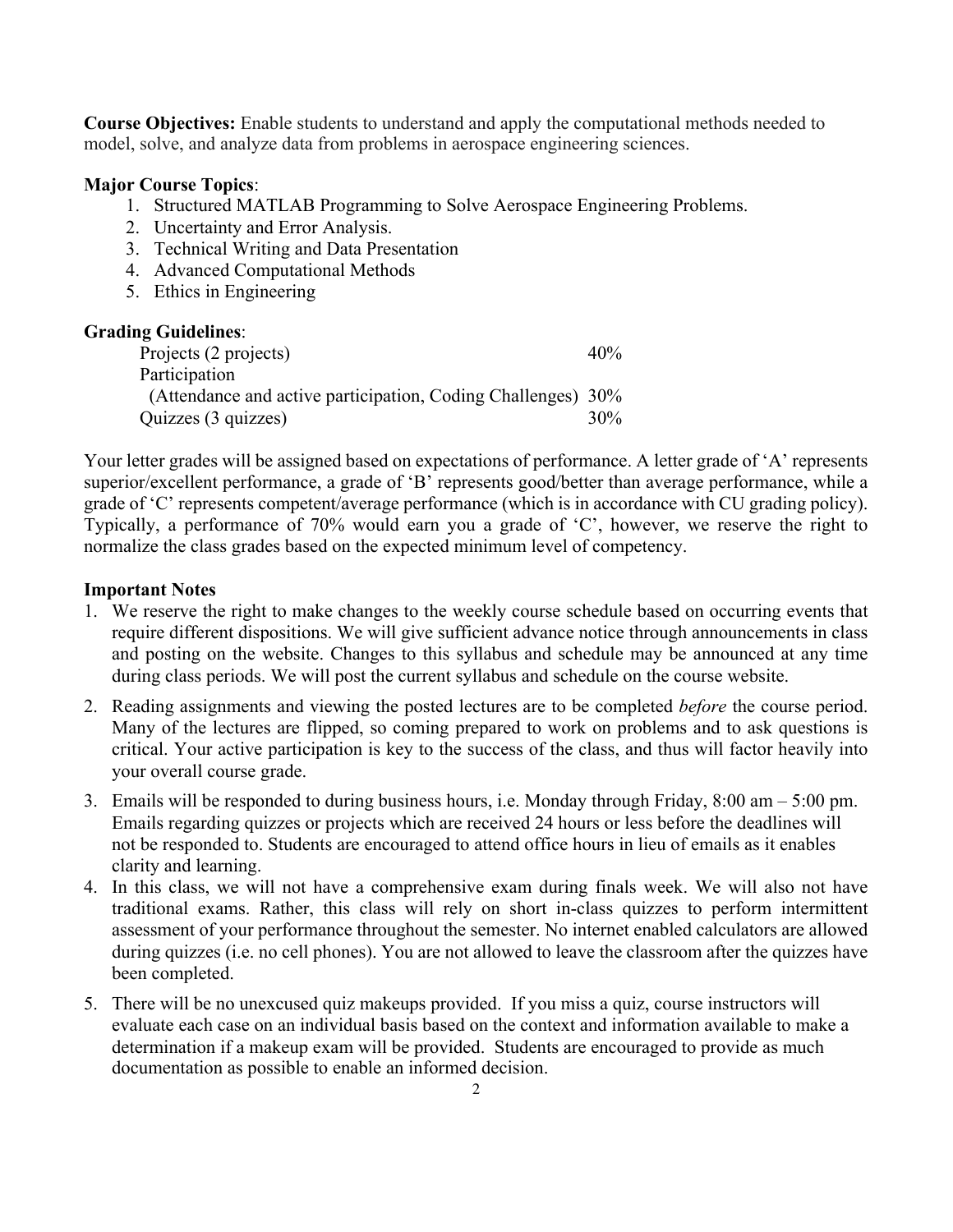- 6. Attendance to all non-quiz classes is also required. Students will be given one "grace" class where missed attendance will be automatically excused. This should be reserved for medical or family emergencies, since you will not be allowed to make up **any** other missed classes beyond this single event during the semester, regardless of the reason. Make-up work will not be required, but you are STRONGLY encouraged to perform the in-class activities on your own time to ensure you have prepared the material for other graded components of the class.
- 7. Any medical or studies-related needs of absence you know of prior to class must be communicated and approved by the instructor at least 2 weeks ahead of the date of occurrence.
- 8. We will use Canvas and ASEN 2012 mailing list to send out announcements, to provide comments to you on class activities, and to provide general information about course assignments.
- 9. In this class, we will *exclusively* use the programming language MATLAB because it is the programming language of the aerospace industry. Students who do not have a background in MATLAB are strongly encouraged to use the supplementary textbook and attend the TA's programming help sessions and office hours. MATLAB is available for a free download to your computer from the University.

## **Evaluated Outcomes**

This is one of the first courses in the ASEN curriculum where you will begin to acquire the following skills and abilities, which are the expected outcomes from our program at graduation:

- O1 Professional context and expectations (ethics, economics, etc.)
- O4 Written, oral, graphical communication ability
- O5 Knowledge of key scientific/engineering concepts
- O6 Ability to define and conduct experiments, use instrumentation
- O7 Ability to learn independently, find information
- O9 Ability to design systems
- O10 Ability to formulate and solve problems
- O11 Ability to use and program computers

Evaluation of these outcomes allows an assessment of your performance and provides a major portion of the process we (the Faculty) use for continuous assessment and improvement of the entire AES undergraduate curriculum. The model for these outcomes derives from several sources including the "Desired Attributes of an Engineer" as defined by The Boeing Company, and "curriculum reviews" from major aerospace corporations including The Boeing Co., Lockheed Martin Corp., and Ball Aerospace Corp. These inputs were combined with the AES faculty vision of the desired attributes of an aerospace engineer and the requirements of the Accreditation Board for Engineering and Technology (ABET) to produce this list of evaluated outcomes.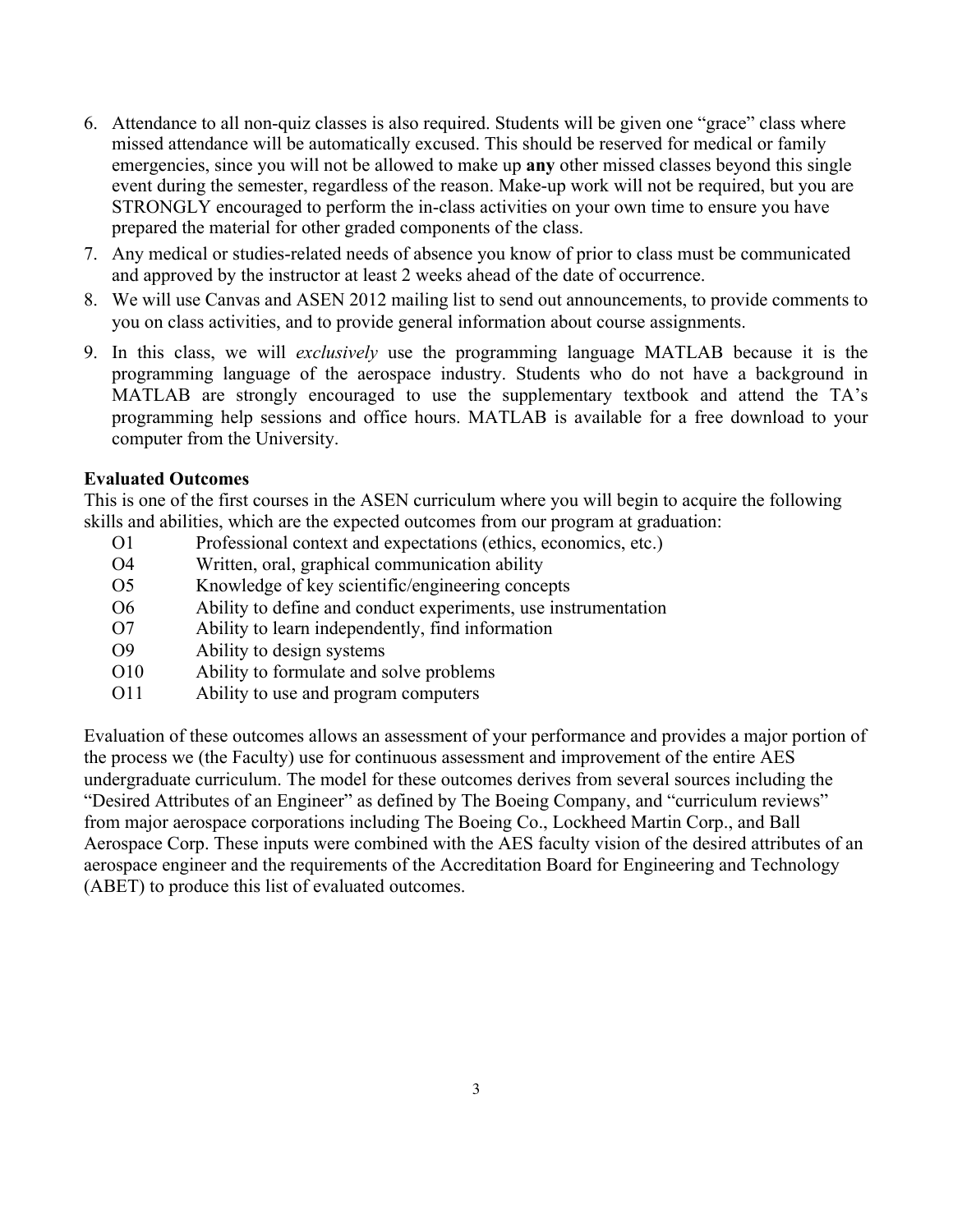### **Syllabus Statements**

## **Classroom Behavior**

Both students and faculty are responsible for maintaining an appropriate learning environment in all instructional settings, whether in person, remote or online. Those who fail to adhere to such behavioral standards may be subject to discipline. Professional courtesy and sensitivity are especially important with respect to individuals and topics dealing with race, color, national origin, sex, pregnancy, age, disability, creed, religion, sexual orientation, gender identity, gender expression, veteran status, political affiliation or political philosophy. For more information, see the policies on classroom behavior and the Student Code of Conduct.

### **Requirements for COVID-19**

As a matter of public health and safety due to the pandemic, all members of the CU Boulder community and all visitors to campus must follow university, department and building requirements, and public health orders in place to reduce the risk of spreading infectious disease. Required safety measures at CU Boulder relevant to the classroom setting include:

- maintain 6-foot distancing when possible,
- wear a face covering in public indoor spaces and outdoors while on campus consistent with state and county health orders,
- clean local work area,
- practice hand hygiene,
- follow public health orders, and
- if sick and you live off campus, do not come onto campus (unless instructed by a CU Healthcare professional), or if you live on-campus, please alert CU Boulder Medical Services.

Students who fail to adhere to these requirements will be asked to leave class, and students who do not leave class when asked or who refuse to comply with these requirements will be referred to Student Conduct and Conflict Resolution. For more information, see the policies on COVID-19 Health and Safety and classroom behavior and the Student Code of Conduct. If you require accommodation because a disability prevents you from fulfilling these safety measures, please see the "Accommodation for Disabilities" statement on this syllabus.

Before returning to campus, all students must complete the COVID-19 Student Health and Expectations Course. Before coming on to campus each day, all students are required to complete a Daily Health Form.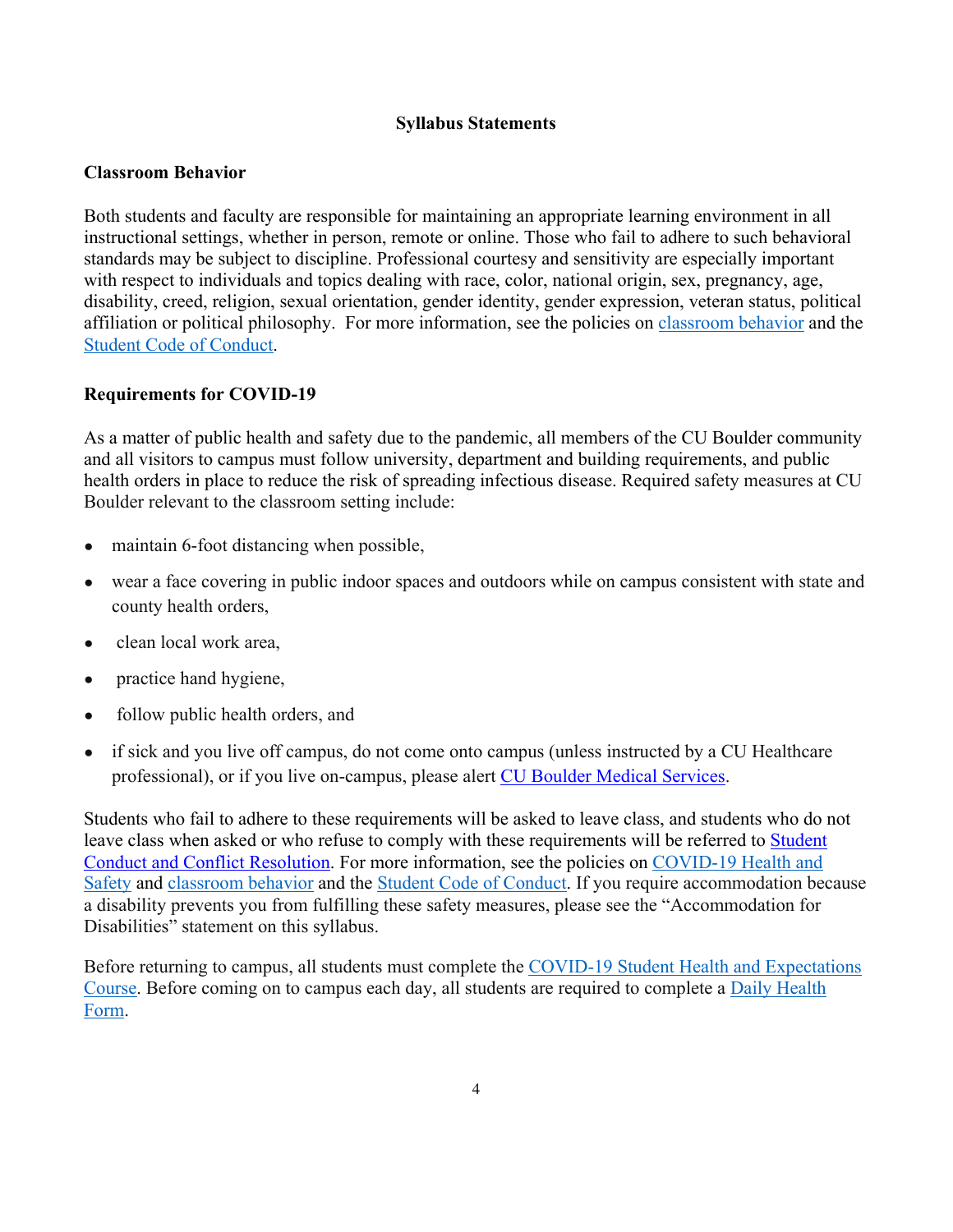Students who have tested positive for COVID-19, have symptoms of COVID-19, or have had close contact with someone who has tested positive for or had symptoms of COVID-19 must stay home and complete the Health Questionnaire and Illness Reporting Form remotely. In this class, if you are sick or quarantined, please let the instructor know via email.

### **Accommodation for Disabilities**

If you qualify for accommodations because of a disability, please submit your accommodation letter from Disability Services to your faculty member in a timely manner so that your needs can be addressed. Disability Services determines accommodations based on documented disabilities in the academic environment. Information on requesting accommodations is located on the Disability Services website. Contact Disability Services at 303-492-8671 or  $\frac{dsinfo(\omega)$ colorado.edu for further assistance. If you have a temporary medical condition, see Temporary Medical Conditions on the Disability Services website.

### **Preferred Student Names and Pronouns**

CU Boulder recognizes that students' legal information doesn't always align with how they identify. Students may update their preferred names and pronouns via the student portal; those preferred names and pronouns are listed on instructors' class rosters. In the absence of such updates, the name that appears on the class roster is the student's legal name.

## **Honor Code**

All students enrolled in a University of Colorado Boulder course are responsible for knowing and adhering to the Honor Code. Violations of the policy may include: plagiarism, cheating, fabrication, lying, bribery, threat, unauthorized access to academic materials, clicker fraud, submitting the same or similar work in more than one course without permission from all course instructors involved, and aiding academic dishonesty. All incidents of academic misconduct will be reported to the Honor Code (honor@colorado.edu); 303-492-5550). Students found responsible for violating the academic integrity policy will be subject to nonacademic sanctions from the Honor Code as well as academic sanctions from the faculty member. Additional information regarding the Honor Code academic integrity policy can be found at the Honor Code Office website.

### **Sexual Misconduct, Discrimination, Harassment and/or Related Retaliation**

The University of Colorado Boulder (CU Boulder) is committed to fostering an inclusive and welcoming learning, working, and living environment. CU Boulder will not tolerate acts of sexual misconduct (harassment, exploitation, and assault), intimate partner violence (dating or domestic violence), stalking, or protected-class discrimination or harassment by members of our community. Individuals who believe they have been subject to misconduct or retaliatory actions for reporting a concern should contact the Office of Institutional Equity and Compliance (OIEC) at 303-492-2127 or